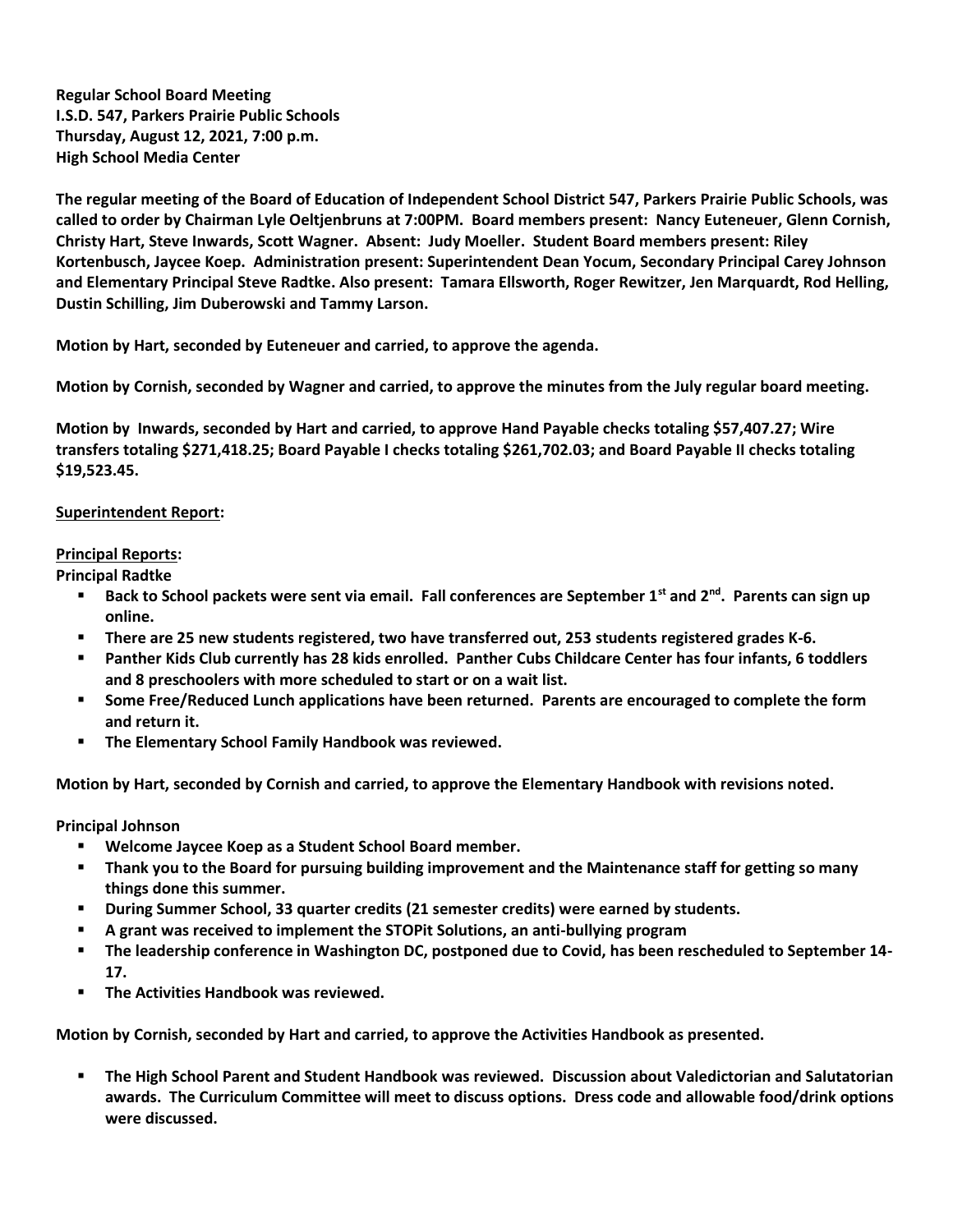**Motion by Hart, seconded by Inwards and carried, to approve the High School Handbook with noted revisions.**

**Superintendent Yocum**

- **Summer Projects – nearly all summer projects have been completed including tiling, new lockers, flooring, painting, roofing, ceiling replacement. The remaining projects are expected to be complete before school starts. Thank you to the Maintenance staff for all of their hard work to ensure projects got done.**
- **Covid update – an updated Return to School Plan was approved and will be posted on the school website**

**Motion by Inwards, seconded by Cornish and carried, to approve the Return to School Plan with changes discussed.**

 **Sealed bid sale – all items that were up for bid were purchased. The total amount received was approximately \$5,300.**

**Discussion on bids for snow removal. The item was tabled to the September meeting.**

**Motion by Inwards, seconded by Cornish and carried, to hire a fulltime custodian.** 

**Motion by Hart, seconded by Euteneuer and carried, to charge \$3.00 admission to events for visiting students.** 

**Unfinished Business:**

**None**

**New Business:**

 **A RESOLUTION TO ACCEPT DONATIONS as listed below was introduced by member Hart, seconded by Inwards and passed unanimously. The complete resolution is on file with the District Office.** 

| From                                 | For                  | Amount  |
|--------------------------------------|----------------------|---------|
| <b>Mark and Donna Steidl</b>         | <b>Baseball team</b> | \$150   |
| <b>Parkers Prairie Lions</b>         | <b>Record Boards</b> | \$1,000 |
| <b>Miltona Firemen's Relief Assn</b> | <b>Clay Trap</b>     | \$3,000 |

**Motion by Inwards, seconded by Euteneuer and carried, to set the Public Levy Hearing for Thursday, December 9, 2021, at 7:00PM.**

**Motion by Inwards, seconded by Cornish and carried, to hire Pat Ryan as a Long Term Substitute for High School Science.** 

**Motion by Cornish, seconded by Euteneuer and carried, to hire Brady Yrjo as a Junior High Football Coach.** 

**Motion by Wagner, seconded by Inwards and carried, to approve the unpaid Leave of Absence request of Social Worker Tara Pham.** 

**Motion by Hart, seconded by Cornish and carried, to increase the daily substitute teacher pay to \$120.** 

**Discussion on hiring fulltime substitute teachers. The item was tabled to the September meeting.**

**Motion by Cornish, seconded by Hart and carried, to accept the resignation of Elementary Media Center Assistant, LeeAnne Cronk. The district thanks her for her 24 years of service.**